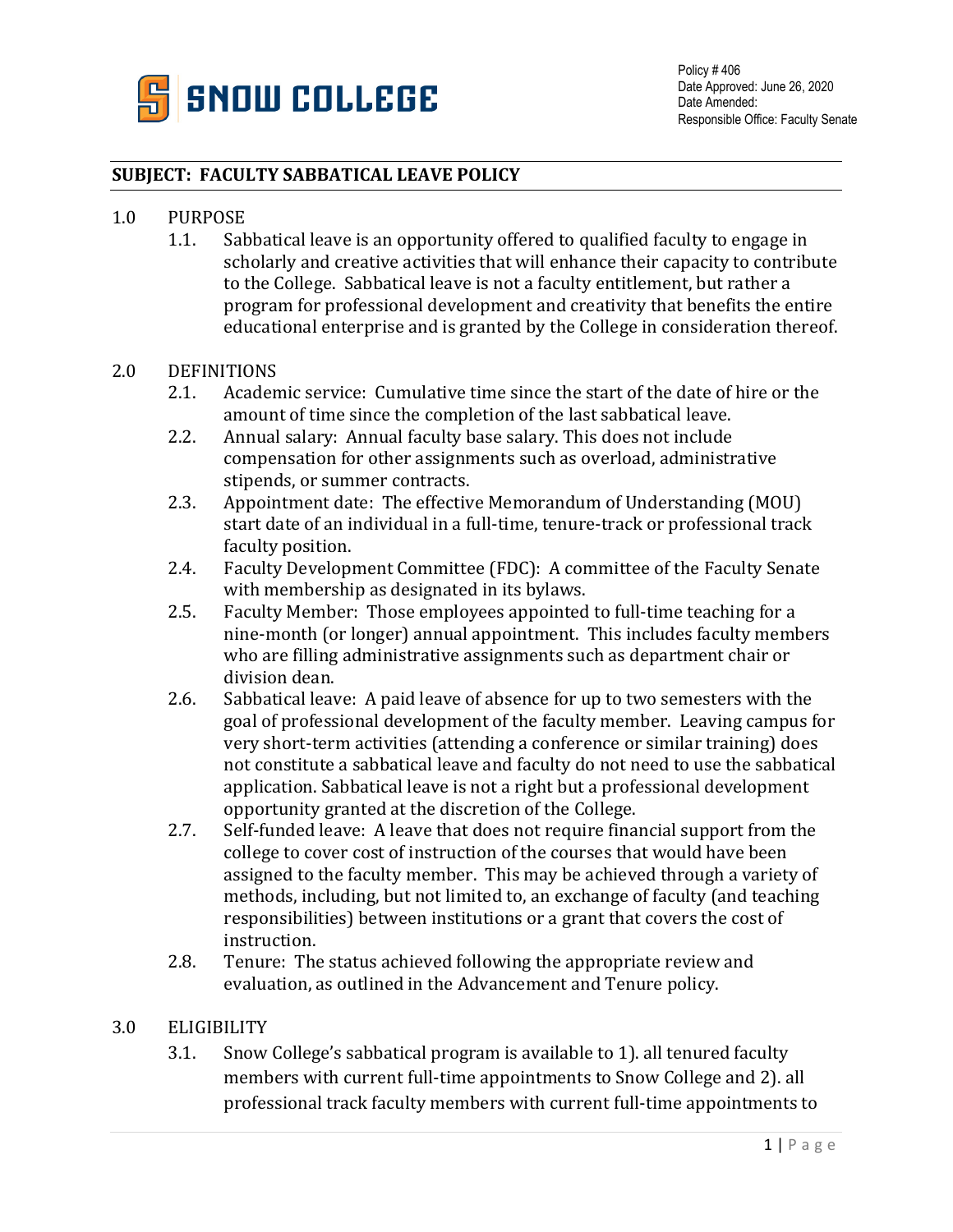

Snow College. However, due to a possible perceived conflict of interest, current members of the Faculty Development Committee who apply for a sabbatical must recuse themselves and be replaced by another faculty member who will review sabbatical applications according to the criteria given in this document.

- 3.2. The minimum eligibility requirements are tenure (for tenure-track) and six years of satisfactory academic service (both tenure-track and professionaltrack) in a full-time faculty position at Snow College.
- 3.3. A previous sabbatical leave may, at the discretion of the Chief Academic Officer (CAO) or the President, be considered as a relevant factor in granting or denying a request for a sabbatical leave.
- 3.4. Sabbatical leaves are subject to availability of funds and suitable instructional replacements.
- 3.5. Upon recommendation of both the Faculty Development Committee (FDC) and the CAO, the President may waive the basic eligibility criteria when, in their judgement unusual conditions exist which justify granting a sabbatical leave.
- 3.6. Sabbatical leaves are approved by the College President.
- 4.0 LENGTH OF SABBATICAL LEAVE
	- 4.1. After the sixth year of satisfactory academic service from appointment date, faculty members may apply for up to two semesters of sabbatical leave. A minimum of six years shall elapse between the end of one sabbatical leave and the next application for sabbatical leave unless extraordinary circumstances are deemed to exist by the department chair, dean, and CAO.

### 5.0 EMPLOYMENT STATUS WHILE ON SABBATICAL LEAVE

- 5.1. While on sabbatical leave, faculty members are eligible for all general or special adjustments in salary for which they would otherwise qualify.
- 5.2. Sabbatical recipients retain Snow College benefits.
- 5.3. While on sabbatical leave, a faculty member may not provide any service to Snow College for additional compensation.

### 6.0 COMPENSATION STANDARDS

6.1. The department chair, division dean, and Office of Academic Affairs will work together to fund the approved sabbatical leave and any costs of instructional replacement (if not a self-funded leave) during the absence of the faculty member.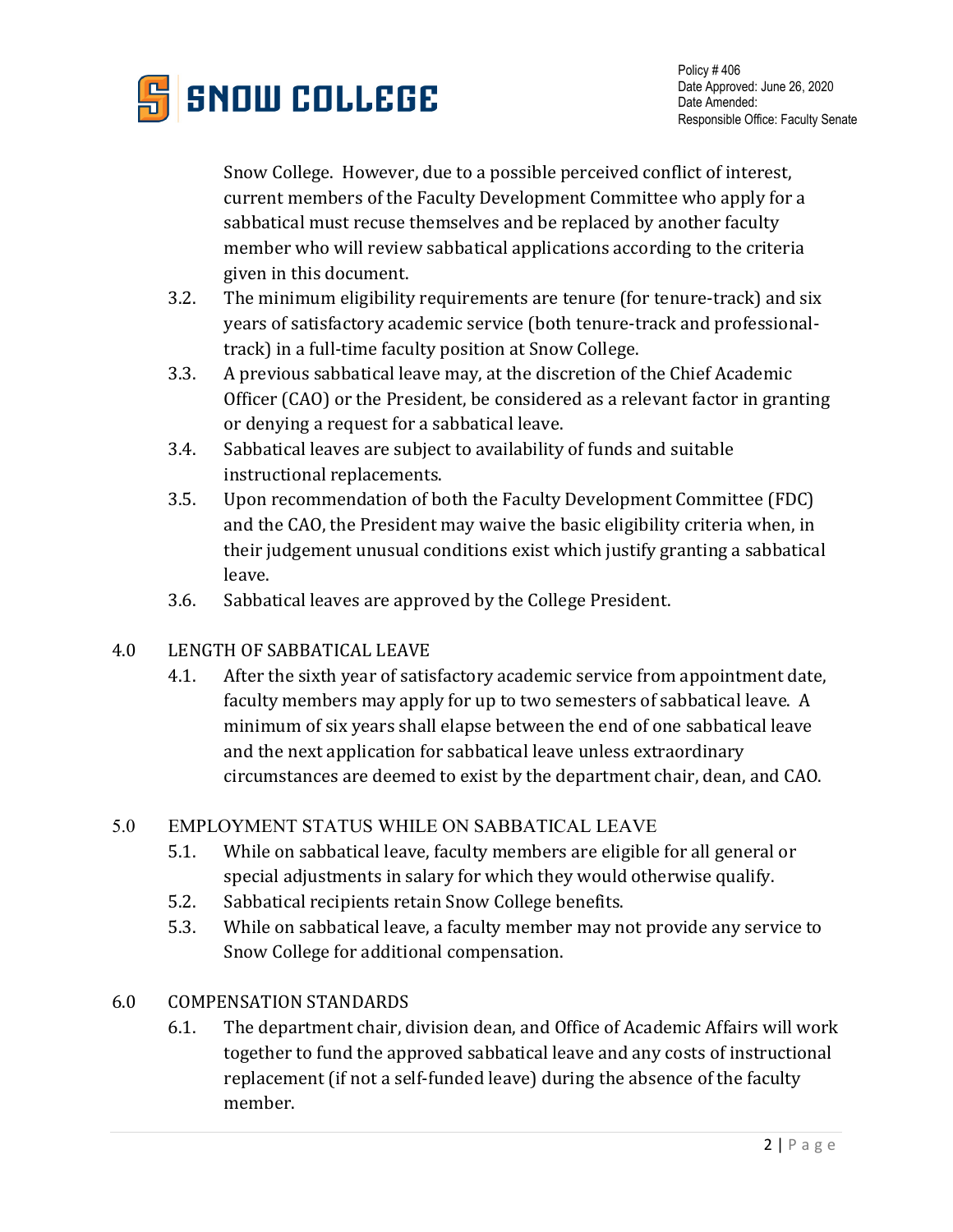

- 6.2. For a sabbatical leave of up to one semester, the recipient shall be compensated 100% percent of their base annual salary, prorated for the amount of time of the leave.
- 6.3. For a sabbatical leave longer than one semester but no longer than twosemesters, the recipient shall be compensated 70% percent of their annual base salary.
- 6.4. Additional compensation for travel and cost of living away from Snow College may be requested by the applicant and taken into consideration by the department chair, dean, and CAO.
- 6.5. A faculty member on sabbatical leave may accept a fellowship, assistantship, research grant, or similar employment, provided his or her Snow College compensation and sabbatical plan are approved by the dean, CAO, and the President.
- 6.6. A faculty member may also receive an allowance from non-Snow College sources for transportation, housing, and/or cost-of-living differentials, etc. Such allowances shall not affect the computation of the Snow College compensation.

### 7.0 REPORTING REQUIREMENTS

- 7.1. Upon completion of a sabbatical leave, the faculty member must submit a substantive report to the CAO of the benefits resulting from the leave. This report shall be distributed to the department chair and dean. This report should include the faculty member's relevant activities (training or credentialing, creative works, etc.) while on sabbatical leave.
- 7.2. By the end of the first semester in which the faculty member returns from the sabbatical, the faculty member must complete a formal presentation in an appropriate venue. The presentation may be in the format of a workshop or seminar and should detail the impact of the sabbatical leave.

## 8.0 OBLIGATION TO RETURN FROM SABBATICAL LEAVE

8.1. The faculty member must return to the College upon the expiration of the sabbatical leave and complete an appointment for at least as long as the duration of the sabbatical. The College shall ensure that such an appointment is available to faculty member returning from sabbatical. Should the faculty member not return to the College at the conclusion of the sabbatical leave, or returns for a shorter period of service than required, the recipient must repay the compensation received from the College during the sabbatical within 90 days.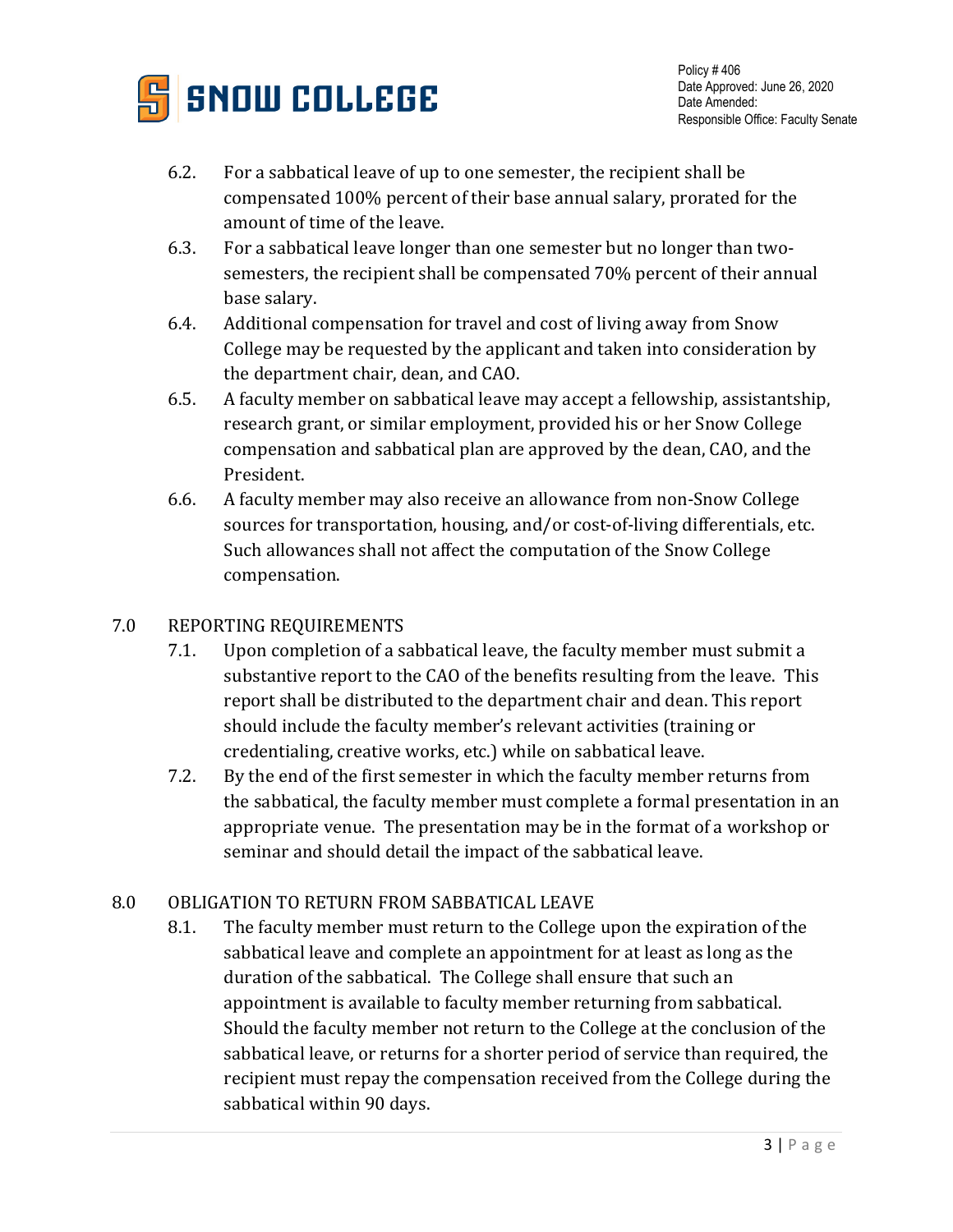

#### 9.0 APPLICATION PROCEDURE

- 9.1. After six years of satisfactory service, an eligible faculty member (as defined in section 3.0) may send a written application for a sabbatical leave to the Faculty Development Committee. This application should include a detailed description of the proposed sabbatical activity, including:
	- a) the time period when the sabbatical will take place;
	- b) the manner in which the activity supports Snow College's mission, vision, and goals;
	- c) the manner in which the project will benefit the College, the faculty member's academic department, other departments, and students;
	- d) a plan to recount the sabbatical experience with faculty members, students, and the college community as appropriate;
	- e) written acknowledgement by the candidate's department chair and division dean that they are aware of the sabbatical application.

The application may also include optional endorsement letters from faculty colleagues and interested stakeholders as well as suggestions for logistically implementing the proposed sabbatical.

The department chair and division dean may also send a letter to the Faculty Development Committee no later than one week after the application deadline discussing the benefits and challenges of the proposed sabbatical application.

- 9.2. Application Timeline
	- 9.2.1. For sabbaticals that begin in August, the application must be submitted to the Faculty Development Committee (FDC) by August 15 of the previous calendar year. For sabbaticals that begin in January, the application must be submitted to the FDC by January 5 of the previous calendar year. Exceptions to these application deadlines will be rare. Exceptions should include significant justification why the deadline was not able to be met and will be considered at the discretion of the FDC.
	- 9.2.2. Sabbatical requests will be reviewed by the Faculty Development Committee within 30 calendar days of the application deadline. The FDC will rate each application based on the criteria recommended in this document. As judged by the FDC, the meritorious sabbatical applications requiring financial assistance from the college, including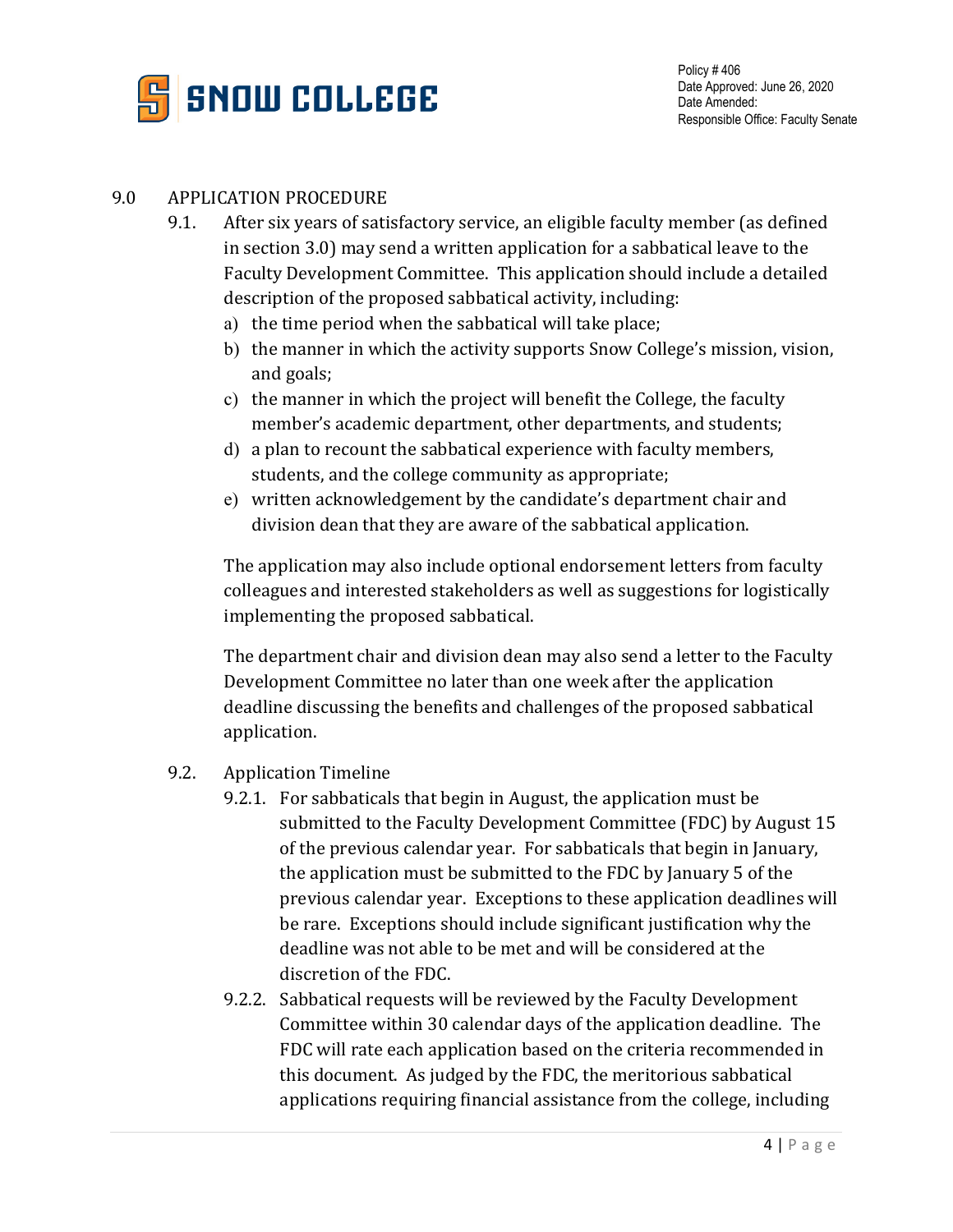

comments on the benefits of said applications, will be forwarded to the Chief Academic Officer (CAO). Self-funded sabbatical applications will also be reviewed using the same criteria and meritorious applications will be forwarded to the CAO. Candidates whose proposals are not forwarded to the CAO will be notified within 30 calendar days of the application deadline.

- 9.2.3. The meritorious self-funded and non-self-funded applications (sec. 9.2.2) recommended by the Faculty Development Committee will be forwarded to the CAO within 30 calendar days after the application deadline. The CAO will review these applications within the next 21 calendar days. Upon review, the CAO will make recommendations about these sabbatical applications to the President.
- 9.2.4. Within 21 calendar days of receiving the reviews of the applications by the FDC and CAO, the President will evaluate these recommended sabbatical applications. The President will then make a decision on which sabbaticals to approve, notifying the candidate(s) and their department chair, division dean, and the CAO. Within one month of approval, successful sabbatical applications will need to be reviewed by the Advancement and Tenure Committee and candidate to determine goals for the sabbatical. At the conclusion of the sabbatical, the candidate will meet with the Advancement and Tenure Committee to determine whether the goals have been met and whether the sabbatical will count as time served toward next advancement. Candidates whose sabbatical applications were not chosen for approval will be notified, and where possible, include the reason(s) why the sabbatical application was not approved.

| Sabbatical request sent to:             | <b>Fall Semester</b> | <b>Spring Semester</b> |
|-----------------------------------------|----------------------|------------------------|
| <b>Faculty Development</b><br>Committee | Aug. 15              | Jan. $5$               |
| Chief Academic Officer                  | Sept. 14             | Feb. 4                 |
| President                               | Oct. 5               | Feb. 25                |

9.2.5. The table below summarizes the application timeline process